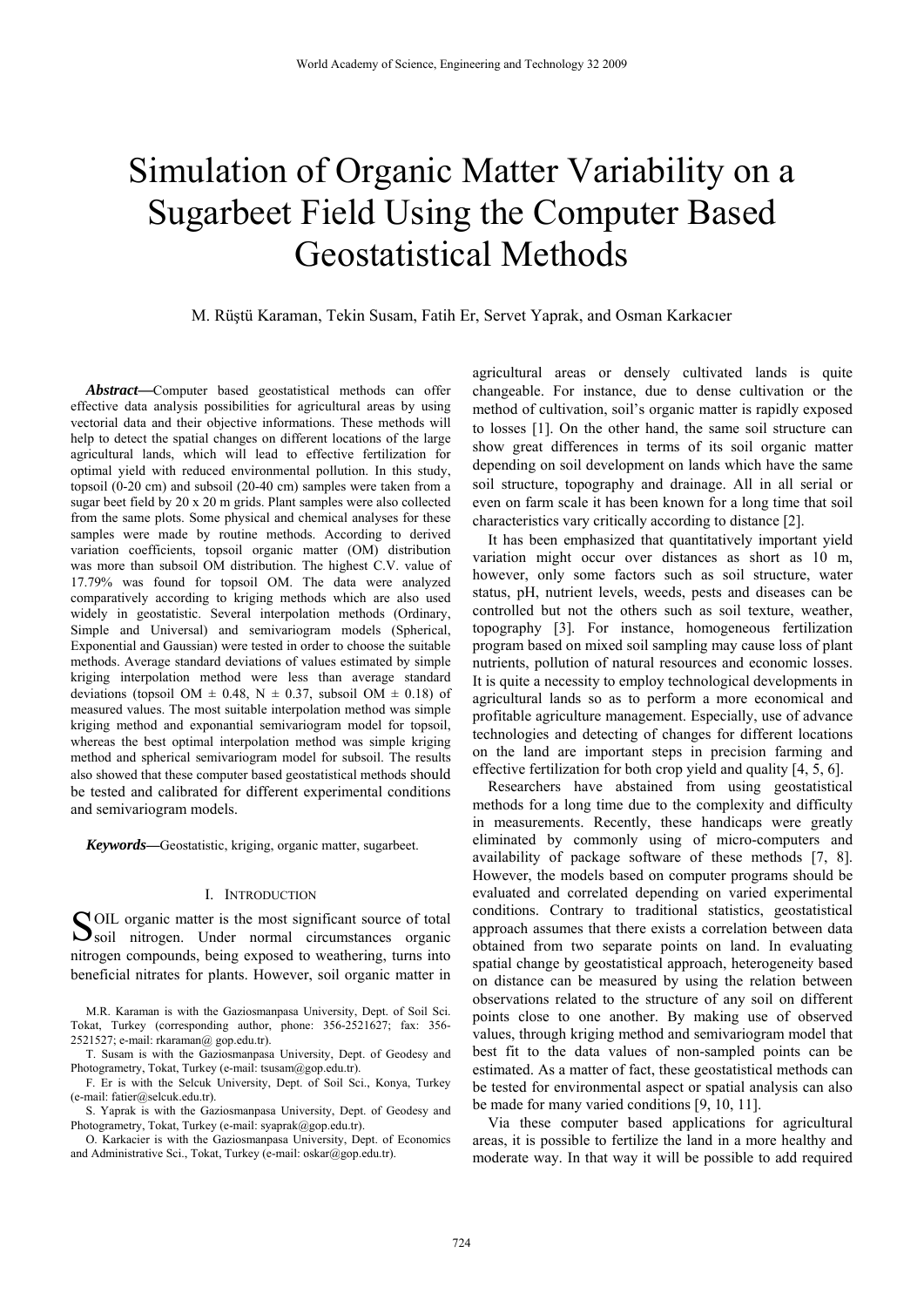nutrients of a plant, and also fertilizer loss will be prevented in areas which do not give economic responses to fertilization. It will be rewarding to extend geostatistical methods and calibrate these methods according to different regions and conditions to minimize the difficulties stemmed from dense sampling and analyses occurred during precision fertilization applications.

## II. MATERIALS AND METHODS

Geostatistical analyses of research data were studied by Geostatiscial analyst module of ArcMap 9.1 GIS software by ESRI [12]. The processes of definitive statistical information of the chemical properties of soil samples and sorting of the excess values were done by SPSS 11.5 statistics program. Also 3D analyst module has been used for three dimensional mapping of research data. In this study, topsoil (0-20 cm) and subsoil (20-40 cm) samples on a sugarbeet field in Turhal-Tokat region, Turkey were collected based on 20 x 20 m grids. Plant samples were also collected from the same plots. The soil and plant samples were prepared for analysis. Some physical and chemical analyses were made by routine methods. Experimental data concerning with measured values were subjected to the statistical analysis using StatMost package program [13]. In the soil samples, available phosphorus analysis was made by the method of [14]. Determinations were also made for saturation percent [15],  $CaCO<sub>3</sub>$  [16], pH [17], electrical conductivity (E.C.) [15] and organic matter contents [18] for both topsoil and subsoil samples. For the plant samples, nitrogen analysis were made by the method of [19]. In the experimental topsoils; saturation percent was 54.19 %. Average value of CaCO<sub>3</sub> was 77.6 kg<sup>-1</sup> pH was 8.13, available soil phosphorus was 17.84 kg  $P_2O_5$  $da^{-1}$  and EC was 441 µmhos cm<sup>-1</sup>. In the subsoils; saturation percent was 58.11%. Average value of  $CaCO<sub>3</sub>$  was 83.5 g  $\text{kg}^{-1}$ , pH was 8.11, available soil phosphorus was 7.85 kg  $\text{P}_2\text{O}_5$  $da^{-1}$  and EC was 522 µmhos cm<sup>-1</sup>.

Topsoil organic matter (OM), subsoil OM and plant nitrogen (N) data were analyzed through kriging analysis using geostatistical interpolation method. To achieve crossvalidation, distribution percentages were formed by using all kriging interpolation methods (Ordinary, Simple, Universal) and some suitable semivariogram models. Each thematic map is generated by the use of kriging. An isotropik variogram was computed for each measured variable and then a suitable model was fitted to the variogram in order to create a continuous surface. Several interpolation methods (ordinary, simple, and universal) and models (Spherical, Exponential, and Gaussian) were tested in order to choose the suitable methods and the appropriate models. The semivariogram is defined as:  $\gamma(\mathbf{s}_i, \mathbf{s}_i) = \frac{1}{2}$  var  $(Z(\mathbf{s}_i) - Z(\mathbf{s}_i))$ , where *var* is the variance.

If two locations,  $s_i$  and  $s_j$ , are close to each other in terms of the distance measure of  $d(s_i, s_j)$ , then you expect them to be similar, so the difference in their values,  $Z(s_i)$  -  $Z(s_j)$ , will be small. As  $s_i$  and  $s_j$  get farther apart, they become less similar, so the difference in their values,  $Z(s_i) - Z(s_j)$ , will become larger. Theoretically when h=0, the variogram value is equal to zero  $[\gamma(0) = 0]$ . In addition to this, there is a limit distance

value at which the change with respect to distance can be determined from data. In variogram, this arises as nugget variance "Co". The spatial variability variogram stops its increase after a certain distance and the peak variance (sill) starts having values around "Co+ C". The distance at which the variogram reaches the sill value is named as the effect area or range (structural distance) "a". Values don't have any affect on each other for distances greater than the structural distance; that is the relationship with distance is over. The model selection criteria was the value of Root Mean Square Prediction Error.

#### III. RESULTS AND DISCUSSION

The definitive statistical information for the sample point data have been given in Table I. The coefficient of variance (C.V.), kurtosis and skewness values revealed that a great spatial variability occurred in organic matter content for both topsoil and subsoil. According to derived variation coefficients, top soil OM distribution was more than subsoil OM distribution. Accordingly the highest variation (17.79%) was found for topsoil OM value, whereas the lower C.V. value of 13.07% was found for subsoil. On the other hand, the lowest coefficient of variation was observed for N values. The variation coefficient for plant N content was found to be 8.9%. Asymmetry caused by outliers has a more serious effect on the form of the variogram [20]. That is why the outlier values in the data sets have been analyzed by box-plot method and only two values were deleted in the plant N data, and 23 sample values were used.

TABLE I SITE SPECIFIC SOIL ORGANIC MATTER (%) AND PLANT N VALUES (%) FOR SUGARBEET AREA

| Parameters | Min  | Max  | Mean | $C.V\%$ | Kurtosis | <b>Skewness</b> |
|------------|------|------|------|---------|----------|-----------------|
| Topsoil OM | 1.84 | 3.86 | 2.77 | 17.79   | 2.569    | 0.069           |
| Subsoil OM | 1.12 | 1.76 | 1.39 | 13.07   | 1.935    | 0.163           |
| Plant N    | 3.50 | 5.16 | 4.30 | 8.90    | 3.302    | 0.345           |

Topsoil OM, subsoil OM and plant N data are analyzed through computer based geostatistical kriging analysis methods and some semivariogram models. To achieve crossvalidation, distribution percentages were formed by using all kriging methods and suitable semivariogram model [21]. The two and three dimensional distribution maps obtained for the related elements as a result of the interpolation made by using the chosen kriging method and the semivariogram model for points the values of which are unknown have been given in Fig. 3.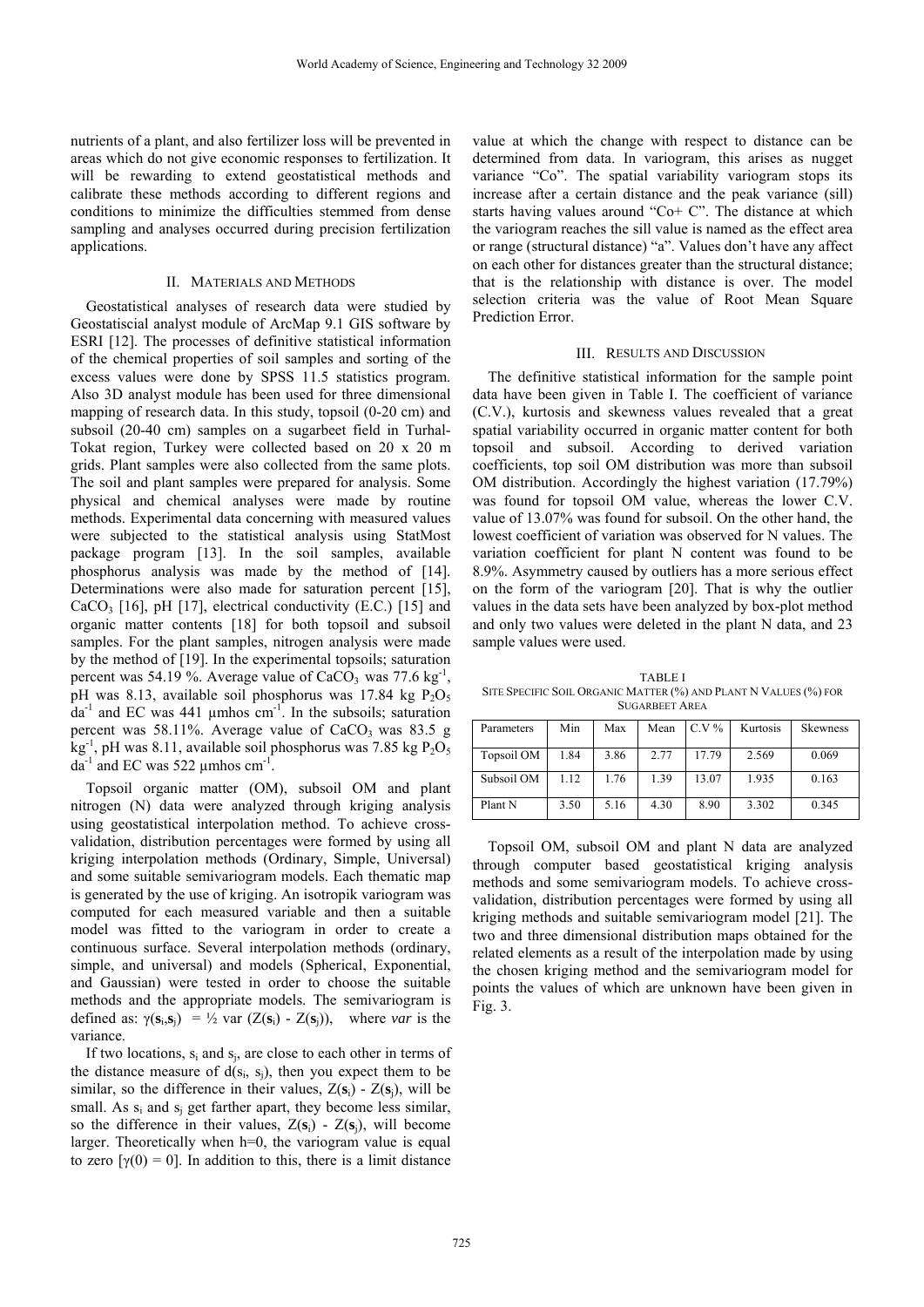

(c)

Fig. 1 Kriging maps showing distribution of topsoil OM (%) 2D and 3D (a), subsoil OM (%) 2D and 3D (b) and Plant N (%) 2D and 3D (c)

From the prediction surfaces for each element obtained by using optimal parameters, the geostatistical method and semivariogram models which give results with the lowest mean-square error have been obtained (Table II). The results of the analysis revealed that the most appropriate geostatistical interpolation method for the experimental data was simple kriging. Average standard deviations of values estimated by simple kriging interpolation method (Topsoil OM  $\pm$  0.05, N  $\pm$ 0.27, Subsoil OM  $\pm$  0.02) were less than average standard deviations of measured values (Topsoil OM  $\pm$  0.48, N  $\pm$  0.37, Subsoil OM  $\pm$  0.18). For this study, simple kriging method and exponantial semivariogram model for topsoil OM, simple